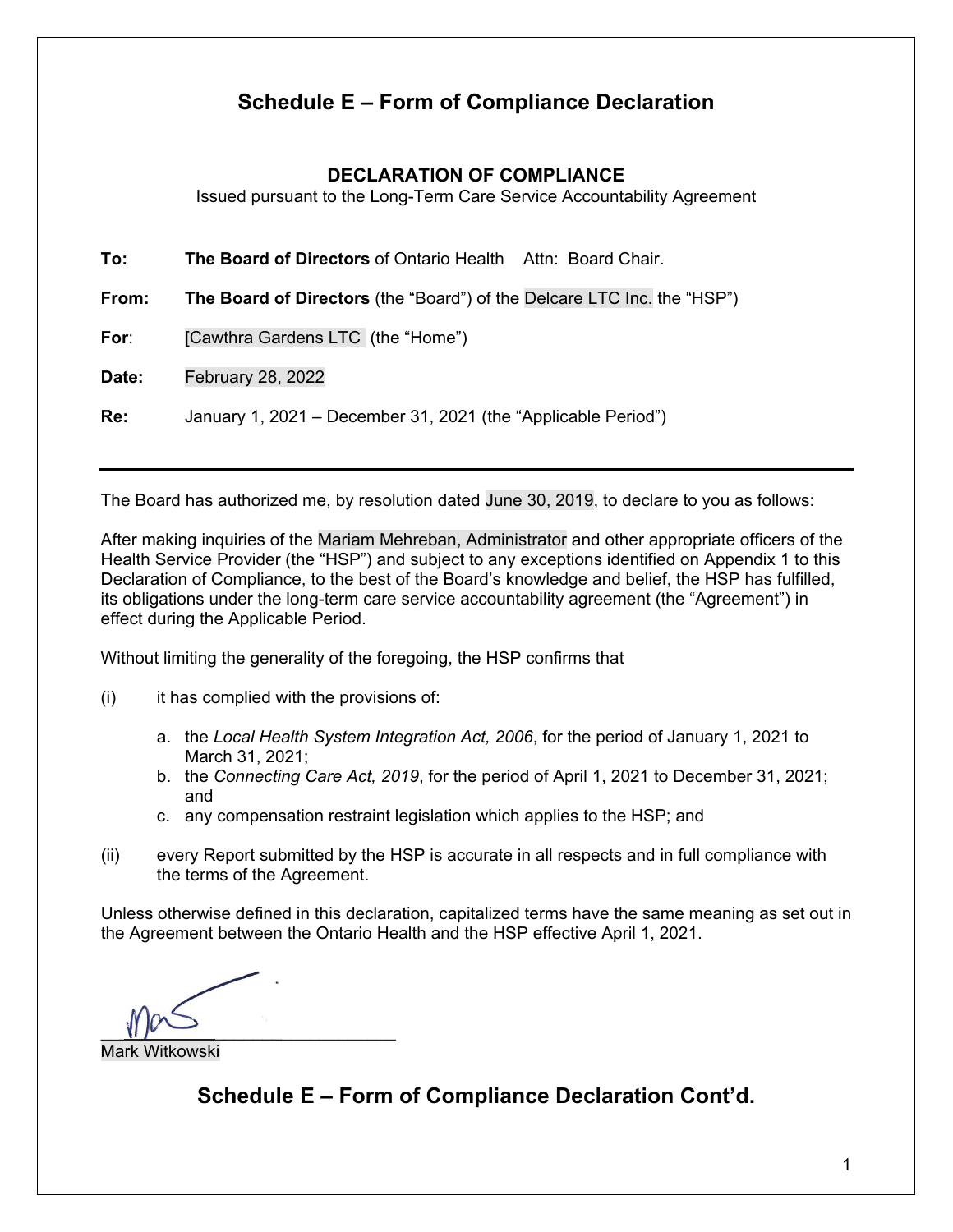# **Appendix 1 - Exceptions**

We have met all obligations under the L-SAA with no material exceptions.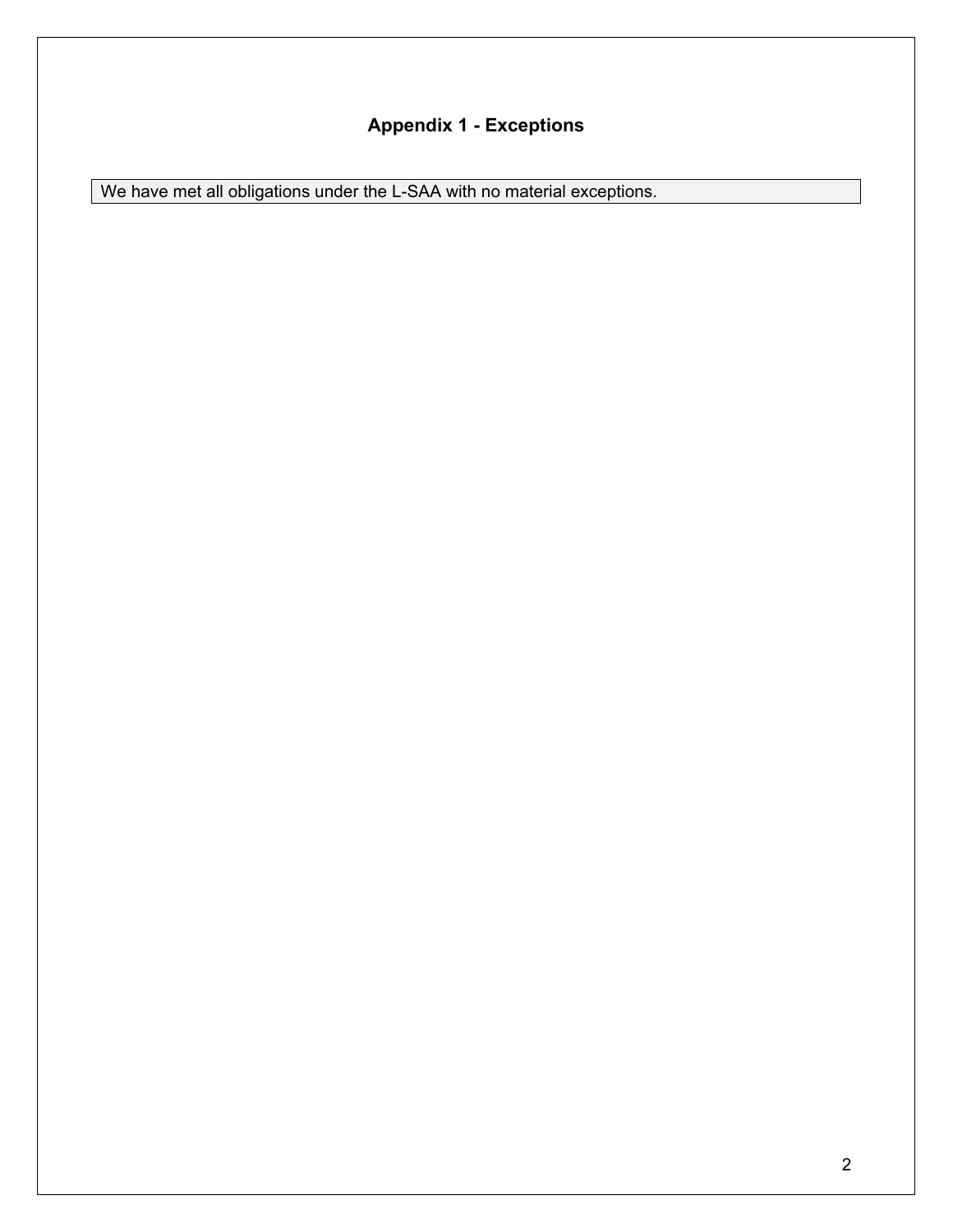

February 28, 2022

Mr. Mark Witowski President Delcare LTC Incorporated In Respect of Cawthra Gardens Long Term Care Community 590 Lolita Gardens Mississauga, ON L5K 2P8 mwitkowski@tridel.com

#### **DELIVERED ELECTRONICALLY**

Dear Mr. Witowski:

#### **Re: CCA s. 20 Notice and Extension of Long-Term Care Home Service Accountability Agreement ("Extending Letter")**

The *Connecting Care Act, 2019* ("CCA") requires Ontario Health ("OH") to notify a health service provider when OH proposes to enter into, or amend, a service accountability agreement with that health service provider.

OH hereby gives notice and advises Cawthra Gardens Long Term Care Community (the "HSP") of OH's proposal to amend the long-term care home service accountability agreement (as described in the CCA) currently in effect between OH and the HSP (the "SAA").

Subject to the HSP's acceptance of this Extending Letter, the SAA will be amended with effect on March 31, 2022 as set out below. All other terms and conditions of the SAA will remain in full force and effect.

The terms and conditions in the SAA are amended as follows:

- 1) **Term** In section 2.1, "March 31, 2022" is deleted and replaced by "March 31, 2023".
- 2) **Schedules** The Schedules in effect on March 31, 2022 shall remain in effect until March 31, 2023, or until such other time as may be agreed to in writing by OH and the HSP.

Unless otherwise defined in this letter, all capitalized terms used in this letter have the meanings set out in the SAA.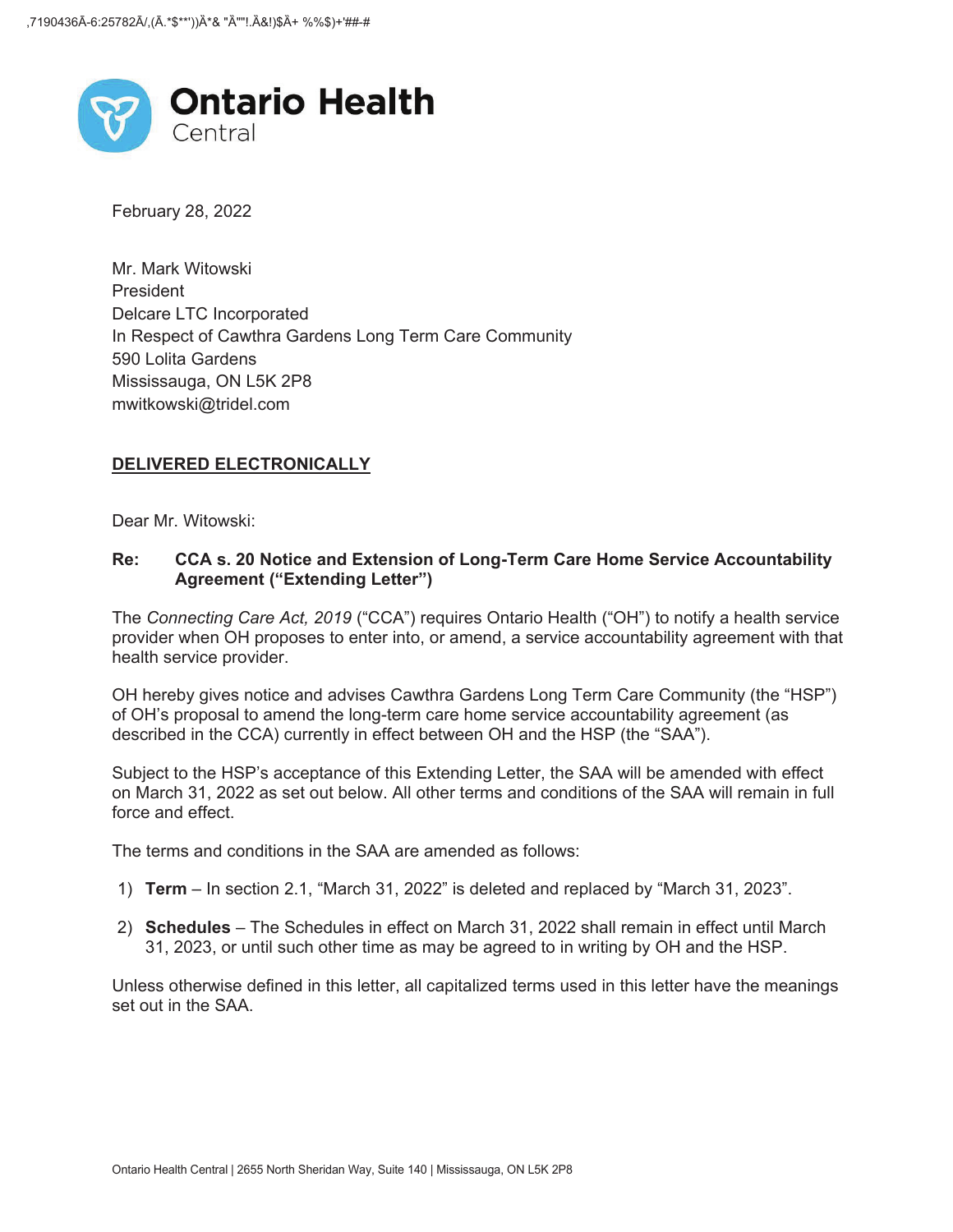Please indicate the HSP's acceptance and agreement to the amendments described in this Extending Letter by signing below and returning one scanned copy of this letter by e-mail no later than the end of business day on March 31, 2022 to: OH-Central.Funding@OntarioHealth.ca

The HSP and OH agree that the Extending Letter may be validly executed electronically, and that their respective electronic signature is the legal equivalent of a manual signature.

Should you have any questions regarding the information provided in this Extending Letter, please contact Jeff Kwan, Vice President, Performance, Accountability and Funding Allocation, Ontario Health Central at Jeffery.Kwan@OntarioHealth.ca.

Sincerely,

Susan de RIK

Susan deRyk **Chief Regional Officer Ontario Health Central and West Regions** 

Signature page follows